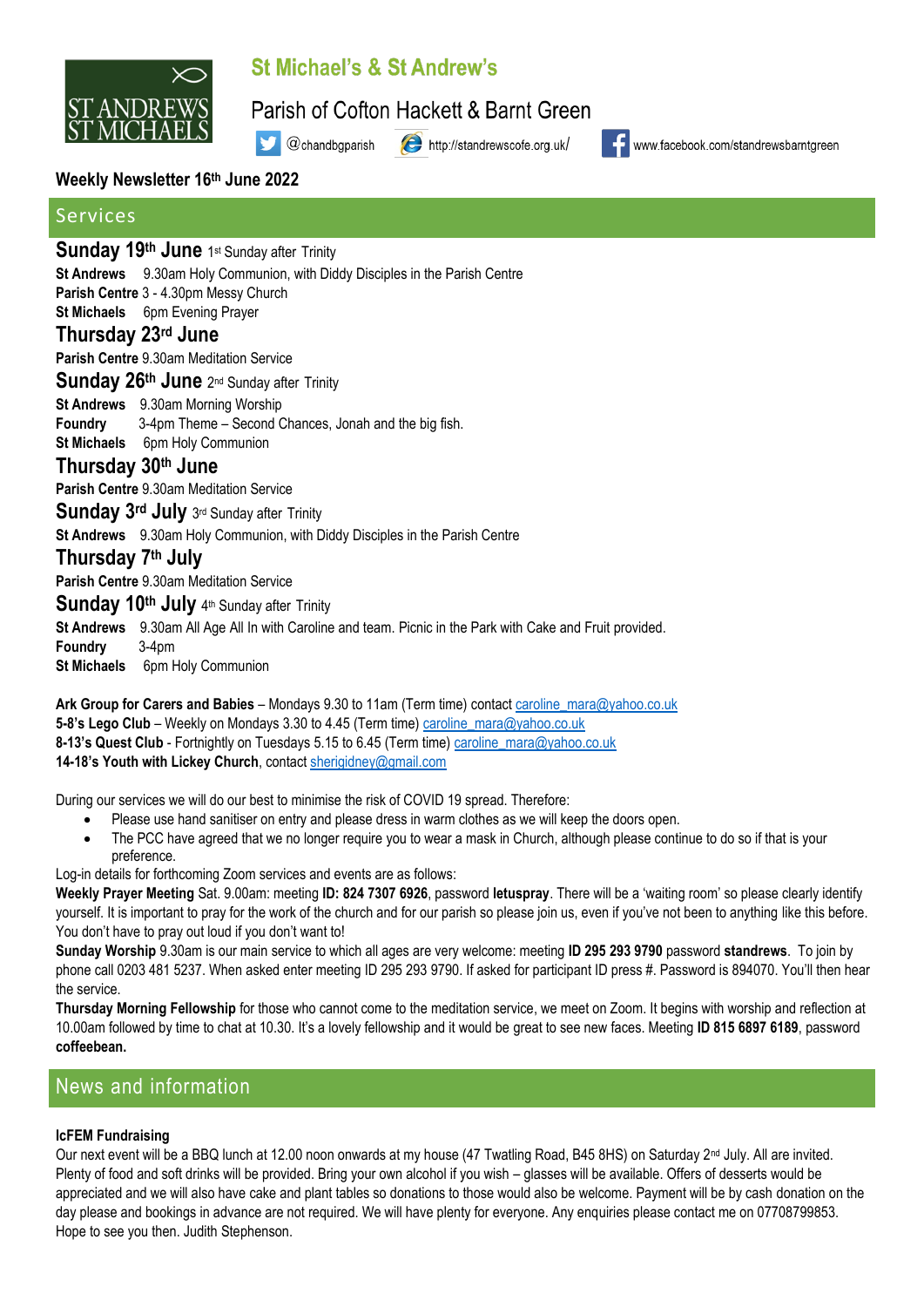### **For your Prayers**

A message from Roger Pepper –

'Wendy and I are now safely back in the U.K. I'm at home and Wendy is at the Queen Elizabeth Hospital where her recovery continues, and a rehabilitation programme is being put into place. Her speech is back to normal, and she took her first tentative steps today. Thank you for all the good luck messages we have received.'

If you, or anyone you know, would like to be included in our prayers please drop a note to Nicola in the Parish Office.

#### **Zoom Services and Fellowship meetings - New joining method**

When you join Zoom you will firstly be placed in a waiting room, and then admitted to the service as soon as we possibly can. Please be patient as there may be a slight delay, but we will admit you as soon as we are able. PLEASE ENSURE THAT YOU CLEARLY IDENTIFY YOURSELF TO MAKE THIS PROCESS EASY. Names such as "Ipad" of "Jo123" are difficult to identify and you may be asked to confirm who you are.

#### **Malawi container.**

The container was filled on Saturday and is now travelling to Malawi. A big thank you to all who contributed goods or finance. We covered our travel costs. It will take about 3 months to get to Malawi. Remember the drivers in your prayers please.

#### **Message to all who run Zoom events using the Church Zoom Account**

If you host church Zoom events, you need to be aware that the password has now been changed. You should have received a separate email from me with details but if not please contact me. Mike Powell - [powelmi50@gmail.com](mailto:powelmi50@gmail.com)

#### **Cycle Church – next ride 9:00– Next Saturday - 18th June**

Cycle church is a great way to get to know others while enjoying cycling through the countryside. We start at Holy Trinity, Lickey and this time are doing a circular ride stopping at St. Mary Magdalene, Tanworth. It is open to cyclists of all abilities with rides going at different speeds to suit people's abilities. We meet monthly, alternating between Saturday morning and Sunday afternoons. We would love you to come and join in. Details on the attached poster.

Mike Powell - [powelmi50@gmail.com](mailto:powelmi50@gmail.com)

#### **Wanted – Second-hand Furniture, electrical appliances, bedding and clothes**

Birmingham City Mission is based near the centre of Birmingham. Their Resource Centre is open to the public, equips the homeless moving into their own accommodation, provides clothing and food to those in need. If you have surplus stuff in your home please contact them and they will arrange collection. Smaller items and clothing can be dropped off at Kendal End Farm. Details on the attached poster. Mike Powell

#### **Visit to Mission Partner IcFEM Kenya**

I will be visiting our Mission Partner IcFEM in rural Kenya from 22nd June - 7th September. During that time I will be visiting their nursery and primary school and children's church. I will also be writing my dissertation based on a case study there. Dad is joining me for the first two weeks and Mum for my final week. The most dangerous part of the trip are the flights due to my airborne nut allergy. Please keep me in your prayers. If you would like to keep updated whilst I am away please 'like' and 'follow' the facebook page 'As We Are' With thanks Rachel Gidney

#### **Urgent! Can you help?**

We need children's leaders and helpers for all Junior Church groups!

We have a growing number of interesting, vibrant, funny, perceptive children of all ages joining us who need to know first hand that they belong, are known and are valued.

We promise you won't be signed up for the next 20 years - so why not give a no-strings-attached three sessions over two months a try? It is not true that missing the sermon means missing out - let Jesus teach you directly as you see him vibrant and alive and at work in our children! Leave church uplifted and connected. See Caroline Mara, Andy Hobbs, Catherine Smith or Pauline Jackson for a brief chat and plenty of encouragement.

#### **Climate Crisis Action**

We need to make wasting our resources unacceptable in all aspects of our life. Every product we buy has an environmental footprint and could end up in landfill. The impact of plastic pollution on our oceans is becoming increasingly clear, having drastic impacts on marine life. Recycling what we can reduces the amount of new materials we are making, and upcycling is a creative way to make old items into something more valuable. This could be reusing a jam jar as a candle holder or using old tins as plant pots – the possibilities are endless! It's not just the products we buy. It's estimated that a third of all food produced in the world is lost or wasted. Do your bit by eating up leftovers and use any ingredients you have spare to make interesting meals. Try to waste as little food as possible and compost the organic waste you can't eat.

### **Poppies**

'Poppies' Our monthly Bereavement Support Group Come and find friendly mutual support over a cup of tea. We will end our time together with a short service with space to remember our loved ones together. The group meet on the third Thursday of each month at 2pm – 3pm. We meet in The Wheel, St Catherine's Church, St Catherine's Road, Blackwell, B60 1BN Contact Rev Sheri Gidney sherigidney@gmail.com 0121 445 1185 for more information.